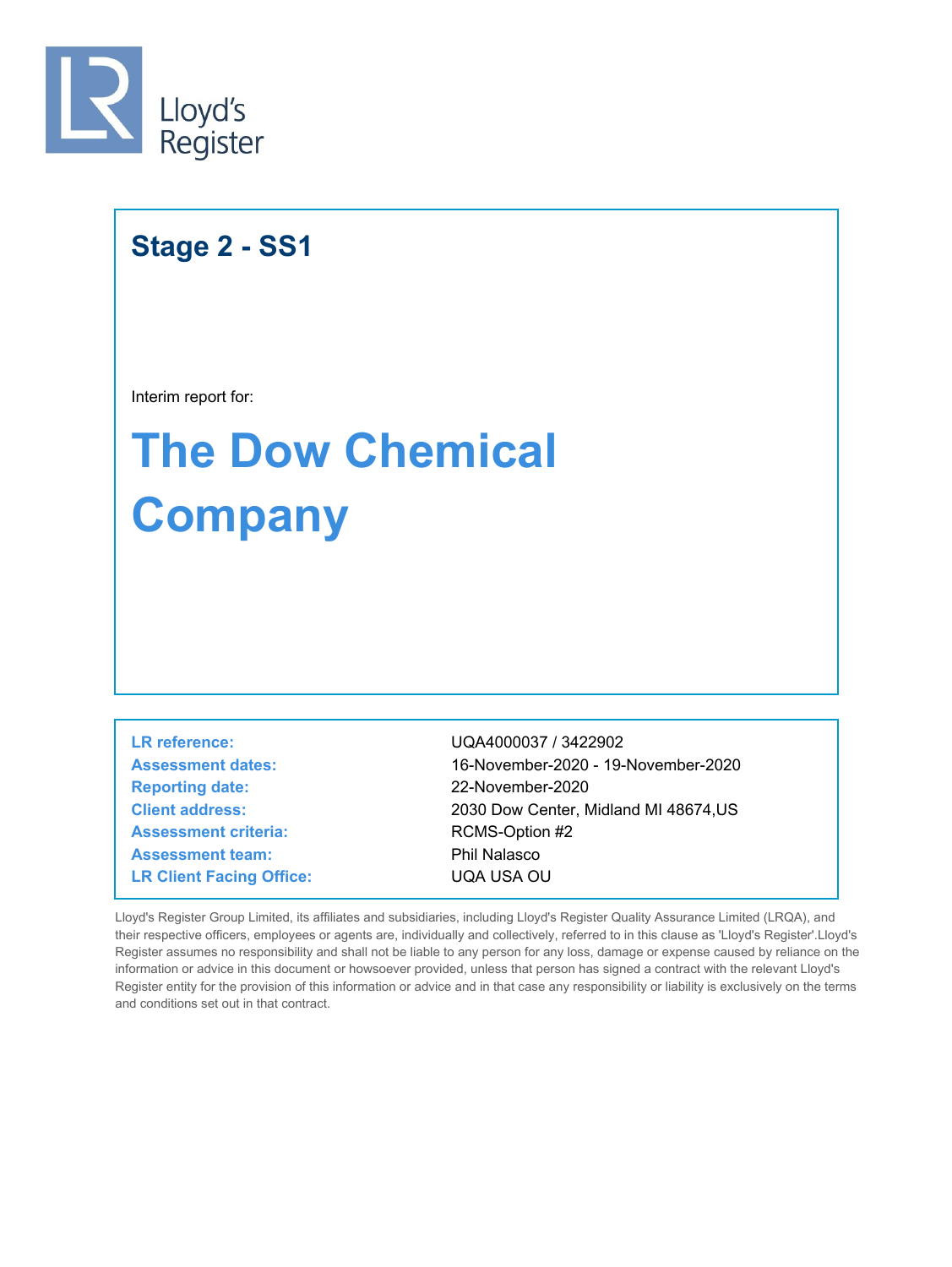

### **Contents Page**

| 01. Executive report    |    |
|-------------------------|----|
| 02. Assessment findings |    |
| 03. Assessment summary  |    |
| 04. Next visit details  |    |
| 05. Appendix            | 23 |

#### **Attachments:**

UQA4000037\_APP\_ST2\_RCMS\_PN\_DOW WH\_.doc

#### **This report was presented to and accepted by:**

**Name:** Courtenay Boyda

**Job title:** Dow Canada RC Code Coordinator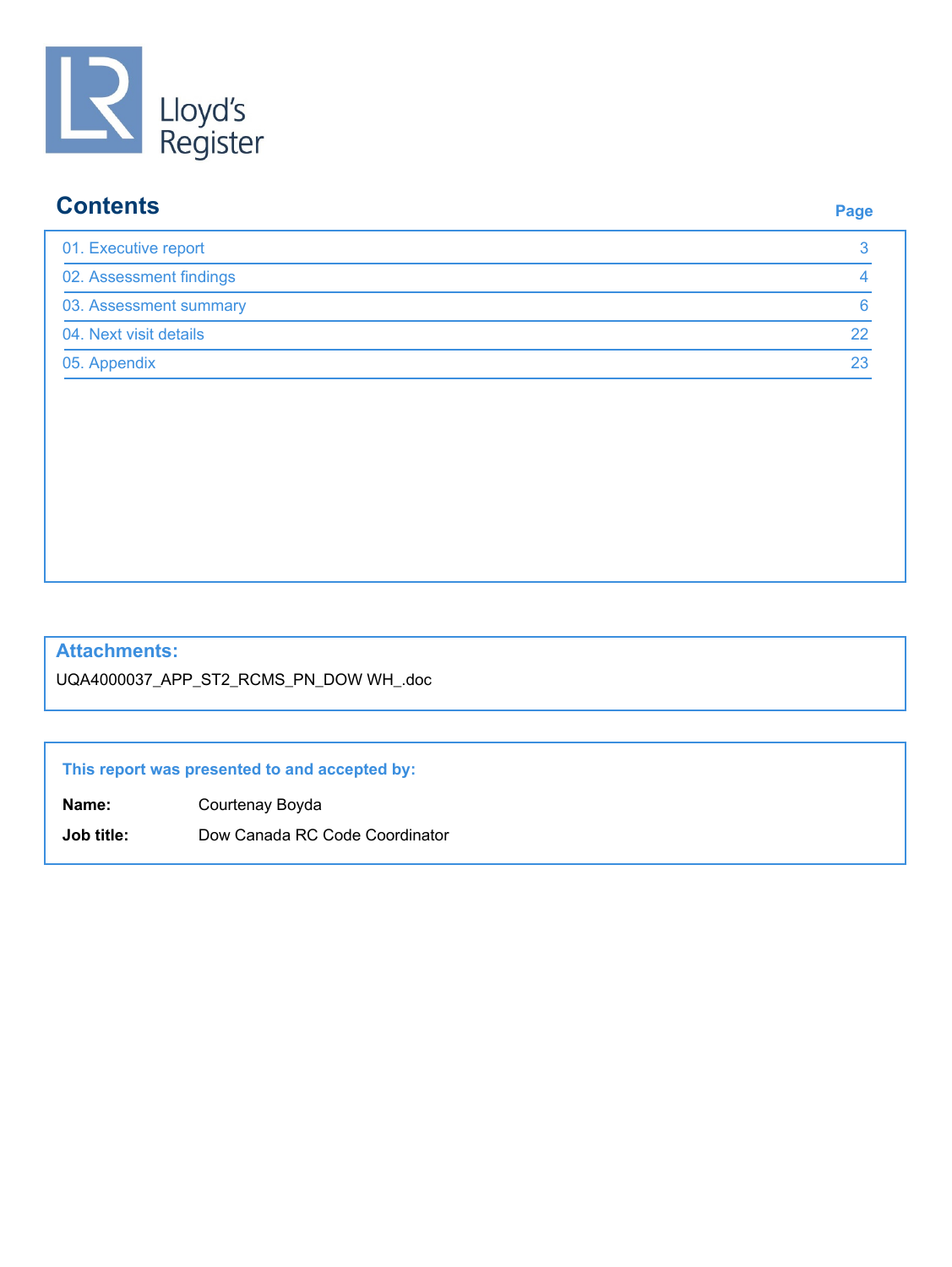

| <b>Additional CIAC</b><br><b>Assessment</b><br><b>Elements Review</b><br>of: | Auditee(s): | Courtenay Boyda,<br>Andreea Mihele,<br>Adrianne Lovric,<br>Jess MacDonald,<br>Randy Mak, | Assessor: | <b>Phil Nalasco</b> |  |
|------------------------------------------------------------------------------|-------------|------------------------------------------------------------------------------------------|-----------|---------------------|--|
|------------------------------------------------------------------------------|-------------|------------------------------------------------------------------------------------------|-----------|---------------------|--|

#### **Audit trails and sources of evidence:**

Memorandum of Understanding between CIAC and ACC [1709 RC Verification MOU EN] List of CIAC Additional Canadian Elements for RCMS Audits [Additional Elements for ACC Audit].

Reviewed CIAC Additional Elements When Conducting RCMS audit.

1. Evidence of participation in TRANSCAER® activities by the company where it has operations. Interview with Randy Mak, National TRANSCAER chair. Shared meeting minutes from last Prairie Region TRANSCAER meeting.

2. Evidence of the development and communication of a worst-case scenario and other community engagement requirements,

Reviewed that worst case scenarios under the new Canadian Environmental and Protection Act, Environmental Emergencies regulation. Discussed the E2 Plans for AN, Styrene, and Aqueous Ammonia. Reviewed the AN release plan. Newsletter distributed "Safety information for you and your family, West Hill Site, dowcanada.com" August 2020 everyone in approximately a 1 km radius of the WH site. This newsletter included site safety, prevent, prepare and respond, alarms on-site, Responsible Care, Informing You, Community Siren Test, Safety at home and Sheltering in place. WH procedure #02-EN-085.

3. Evidence of participation by company leadership in CIAC Responsible Care activities and committees, and submission of the annual Responsible Care recommitment letter,

Reviewed the CIAC Dow Canada's annual RC recommitment letters for 2019 and 2020 endorsed by Dow Canada President. Reviewed list of Dow personnel in CIAC committees. Dow demonstrated leadership participation by top management in the following committees: executive, board, business and economics, and regional leadership groups. Viewed Document: CIAC Dow Canada List\_September 2020 that included the WH site leader.

4. Evidence the company has provided CIAC with benchmarking data and other required data submissions including subcontractor evaluation requirements,

Reviewed what benchmarking data Dow provides to CIAC. Dow participates in the National Environmental Quality Committee (Dow members: Courtenay Boyda, Andreea Mihele and Stephanie Kozey). As part of this effort, Dow submits NERM data with NPRI data. Also, as requested, Dow also provides process safety and personal safety data to CIAC PRIM and SHARE committees. Reviewed WH NERM submission dates.

5. Evidence the company has reviewed its activities against CIAC's Responsible Care Ethic and Principles and its position on sustainability and corporate responsibility.